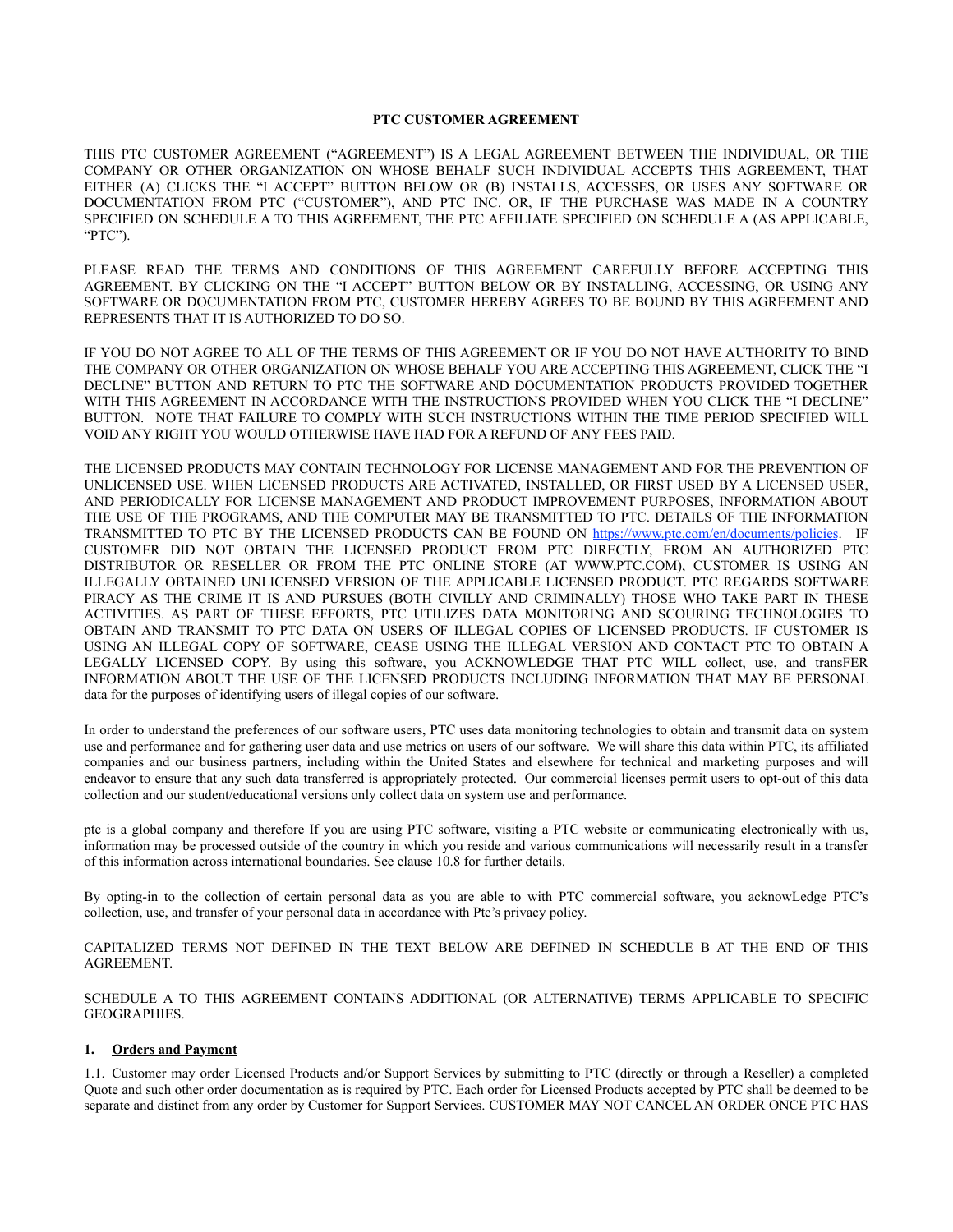ACCEPTED IT. Other than the line items that serve to order Licensed Product(s) and/or Support Services, in no event shall any other terms of any Customer purchase order modify this Agreement or become binding on PTC.

1.2. Customer shall be obligated to pay the applicable fees for the Licensed Products and/or Support Services ordered. All fees and other charges due hereunder are due and payable in full within thirty (30) days of the date of the invoice, or later if specified on the invoice. Customer shall be responsible for all sales, use, VAT, transfer and other taxes and duties imposed by any federal, state, municipal or other governmental authority relating to the Licenses granted or the Support Services provided hereunder, exclusive, however, of taxes based on the net income of PTC. Customer shall pay interest at the rate of one and one half percent (1.5%) per month (or, if less, the maximum amount permitted by law) on all sums due under this Agreement which remain unpaid thirty (30) days after due, such interest to commence on the due date. Customer shall pay PTC's reasonable attorneys' fees and costs incurred by PTC in collecting overdue amounts, and/or in any controversy or litigation arising under or in connection with the Licensed Products and/or this Agreement in which Customer does not prevail against PTC in all of the claims.

# **2. License**

2.1. License Grant. Upon PTC's acceptance of an order for Licensed Products, PTC grants to Customer a License to install and use the Licensed Products identified in the Quote during the applicable License Term, solely for Customer's internal business purposes and solely in accordance with this Agreement and the applicable usage and license-type restrictions identified in the Quote and the Licensing Basis Document. Notwithstanding the foregoing, if the Licensed Product is being provided by PTC on an "evaluation" or "trial" basis, such License will be instead to install and use the Licensed Product solely to evaluate such Licensed Products, and Customer agrees not to use the Licensed Product in any commercial applications or for productive purposes. Also, if the Licensed Product is sold on a "demo and test" or "non-production" basis (or similar designation), such Licensed Product may not be used in a production environment.

2.2. Designated Country/Servers. Except in the case of Global or Restricted Global Licenses, Customer may only install and operate Licensed Products on the applicable Designated Server situated in the applicable Designated Country. Customer may, from time to time, change the Designated Server and/or the Designated Country in which Customer seeks to install or operate a Licensed Product, provided that in each case (i) Customer shall give prior written notice to PTC of any such change, and (ii) upon moving the Licensed Products to a different Designated Country, Customer shall pay the associated Uplift Fees.

2.3. Additional Restrictions on Use. Customer shall not permit any persons who are not Permitted Users to access or use the Licensed Products. As a condition of the grant of license set forth in Section 2.3, Customer shall not and shall not permit any third party(ies) to:

- (i) modify or create any derivative work of any part of the Licensed Products;
- (ii) rent, lease, or loan the Licensed Products;
- (iii) use the Licensed Products, or permit them to be used, for third-party training, to deliver software implementation or consulting services to any third parties, or for commercial time-sharing or service bureau use;
- (iv) disassemble, decompile or reverse engineer the Licensed Products or the file format of the Licensed Products, or otherwise attempt to gain access to the source code or file format of the Licensed Products, except as expressly permitted in Schedule A, if applicable;
- (v) sell, license, sublicense, loan, assign, or otherwise transfer (whether by sale, exchange, gift, operation of law, or otherwise) to any third party the Licensed Products, any copy thereof, or any License or other rights thereto, in whole or in part, without in each case obtaining PTC's prior written consent, except to the extent that any of the foregoing are explicitly authorized in the Quote and/or the Licensing Basis Document;
- (vi) alter, remove, or obscure any copyright, trade secret, patent, trademark, logo, proprietary and/or other legal notices on or in any copies of the Licensed Products; and
- (vii) copy or otherwise reproduce the Licensed Products in whole or in part, except (a) as may be required for their installation into computer memory for the purpose of executing the Licensed Products in accordance with this Section 2, and/or (b) to make a reasonable number of copies solely for back-up purposes (provided that any such permitted copies shall be the property of PTC and Customer shall reproduce thereon all PTC copyright, trade secret, patent, trademark, logo, proprietary and/or other legal notices contained in the original copy of the Licensed Product obtained from PTC).

2.4. Restriction on Installation Location. Except for "Global" licenses (as specified in the product name), all of PTC's products are restricted such that they may only be installed in the Designated Country. Where Customer desires to change the country of installation, Customer is required to notify PTC and, where the list prices for such licenses are higher in the proposed new country of installation, uplift fees are required based on the difference.

2.5. Restrictions on User Location (Concurrent User Products). Except for "Global" and "Restricted Global" licenses, PTC products that are licensed on a Concurrent User basis may only be used by persons physically located in the country where the products are installed, and all of the software components shipped as part of that product (for example, client code and license server) may only be installed in the Designated Country. However, where a person who is normally located in that country is traveling abroad, that person can check out the license for a limited period of time (for most products two weeks), during which time period such license is not available on Customer's network. Users who are not employees of the Customer may use PTC products licensed on a Concurrent User basis only while physically located at a Customer site. **The restrictions in this paragraph apply only to Concurrent User products, not to PTC products that are**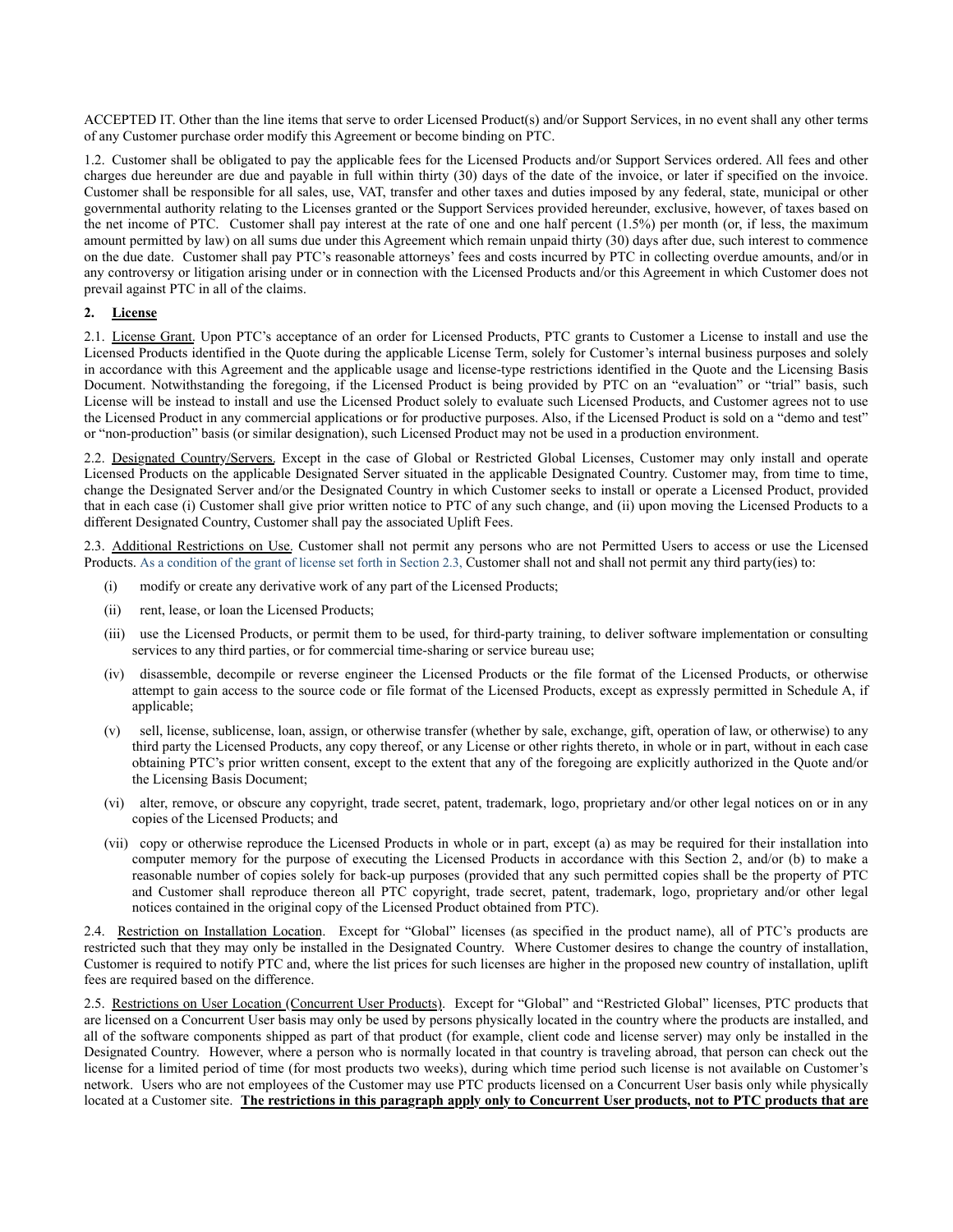# **licensed on a different basis than Concurrent User.**

2.6. Global/Restricted Global Licenses. A "Global" License allows the Customer to install, operate and use such Licensed Product at any of the Customer's site(s) throughout the world, notwithstanding any restrictions in the License Agreement in relation to limiting use of Licensed Products to the country of installation, but subject to compliance with all applicable export laws and regulations. A "Restricted Global" License allows the Customer to install, operate and use such Licensed Product at any of the Customer's site(s) located in the Designated Country and/or in any Permitted Country, notwithstanding any restrictions in the License Agreement in relation to limiting use of Licensed Products to the country of installation. "Permitted Countries" means China, India, Russia, the Czech Republic, Poland, Hungary, Malaysia, South Africa, Israel, Mexico, Brazil, Argentina, and Romania.

2.7. Third Party Components and Bundled Third Party Products. Certain of the Licensed Products may contain embedded third party software components for which additional terms apply. The current additional terms are set forth on the Schedule of Third Party Terms available on the Licensing Documents Webpage.

2.8. Additional Restriction(s). Additional product-specific provision(s) and terms applicable to third party components included in or with the Licensed Products may apply to particular Licensed Products, as specified in the Licensing Basis Document, which is hereby incorporated by reference.

# **3. Support**

3.1. Support Services Plan; Levels of Support Services. Upon PTC's acceptance of Customer's order for a subscription License or for Support Services in respect of the Licensed Products, PTC and/or its authorized subcontractors shall provide Support Services in accordance with these terms for a time period of twelve (12) months or for such other period specified in Customer's order accepted by PTC (a "Support Services Plan"). If Customer at any time discontinues Support Services and subsequently wishes to obtain Support Services, Customer must pay (i) the then current fees for Support Services and (ii) the fees for Support Services for any period for which Customer has not purchased Support Services; provided, however, that Customer will be required to purchase new licenses if the Support Services lapse period exceeds twelve months. The then current levels of Support Services offered and Support terms are available at https:// www.ptc.com/en/documents/legal-agreements/support-documents.

3.2. If Customer elects Support Services for a particular Licensed Product, all of Customer's licenses of such Licensed Product must be on Support Services (i.e., partial Support orders or partial renewals are not permitted).

# **4. Compliance**

4.1. License Usage Assessments. To confirm Customer's compliance with the terms and conditions of this Agreement, Customer agrees that PTC may perform usage assessments with respect to Customer's use of the Licensed Products. Customer agrees to provide PTC access to Customer's facilities and computer systems, and cooperation from Customer's employees and consultants, as reasonably requested by PTC in order to perform such assessments, all during normal business hours, and after reasonable prior notice from PTC.

4.2. Reports. Upon written request from PTC, Customer agrees to provide to PTC an installation and/or usage report with respect to the Licensed Products (and in the case of Registered User Products, as specified in the Licensing Basis Document, such report shall include a list of all individuals for whom Customer has issued a password or other unique identifier to enable such individual to use the Registered User Product). Each such report shall be certified by an authorized representative of Customer as to its accuracy within ten (10) business days after receipt of PTC's written request. For any period in which Customer's use of the Licensed Products exceeds the number and/or the scope of the Licenses in effect during such period for such Licensed Products, Customer agrees to pay for any such excess usage, including applicable license and Support Services fees, and without limiting any other rights or remedies to which it is entitled, failure to pay shall be grounds for termination in accordance with Section 9.1 hereof.

# **5. Intellectual Property**

PTC and its licensors are the sole owners of the Licensed Products and of any copies of the Licensed Products, and of all copyright, trade secret, patent, trademark and other intellectual or industrial property rights in and to the Licensed Products. All copies of the Licensed Products, in whatever form provided by PTC or made by Customer, shall remain the property of PTC, and such copies shall be deemed to be on loan to Customer during the License Term. Customer acknowledges that the License granted hereunder does not provide Customer with title to or ownership of the Licensed Products or any copies thereof, but only a right of limited use consistent with the express terms and conditions of this Agreement. Customer shall have no rights to the source code for the Licensed Products and Customer agrees that only PTC shall have the right to maintain, enhance, or otherwise modify the Licensed Products.

# **6. Warranty; Disclaimer of Warranties**

See Schedule A for a modified version of this Section 6 for Licensed Products licensed and used in Germany, Austria or Switzerland.

6.1. Warranty. PTC warrants to Customer that PTC is authorized to grant the License(s). PTC further warrants that the Licensed Products will be free from Errors during the Warranty Period. "Warranty Period" means: (a) for perpetual software licenses, the ninety day period commencing on the date PTC makes the Licensed Product available to Customer or Customer's designee, and (b) for subscription licenses, the term of the subscription. PTC shall have no warranty obligations hereunder with respect to any (i) Errors attributable to any modifications or customizations of the Licensed Products, (ii) Licensed Products that are provided by PTC free of charge to Customer, and/ or (iii) Bundled Third Party Products (as defined in the Schedule of Third Party Terms). PTC's issuance of a New Release will not re-start a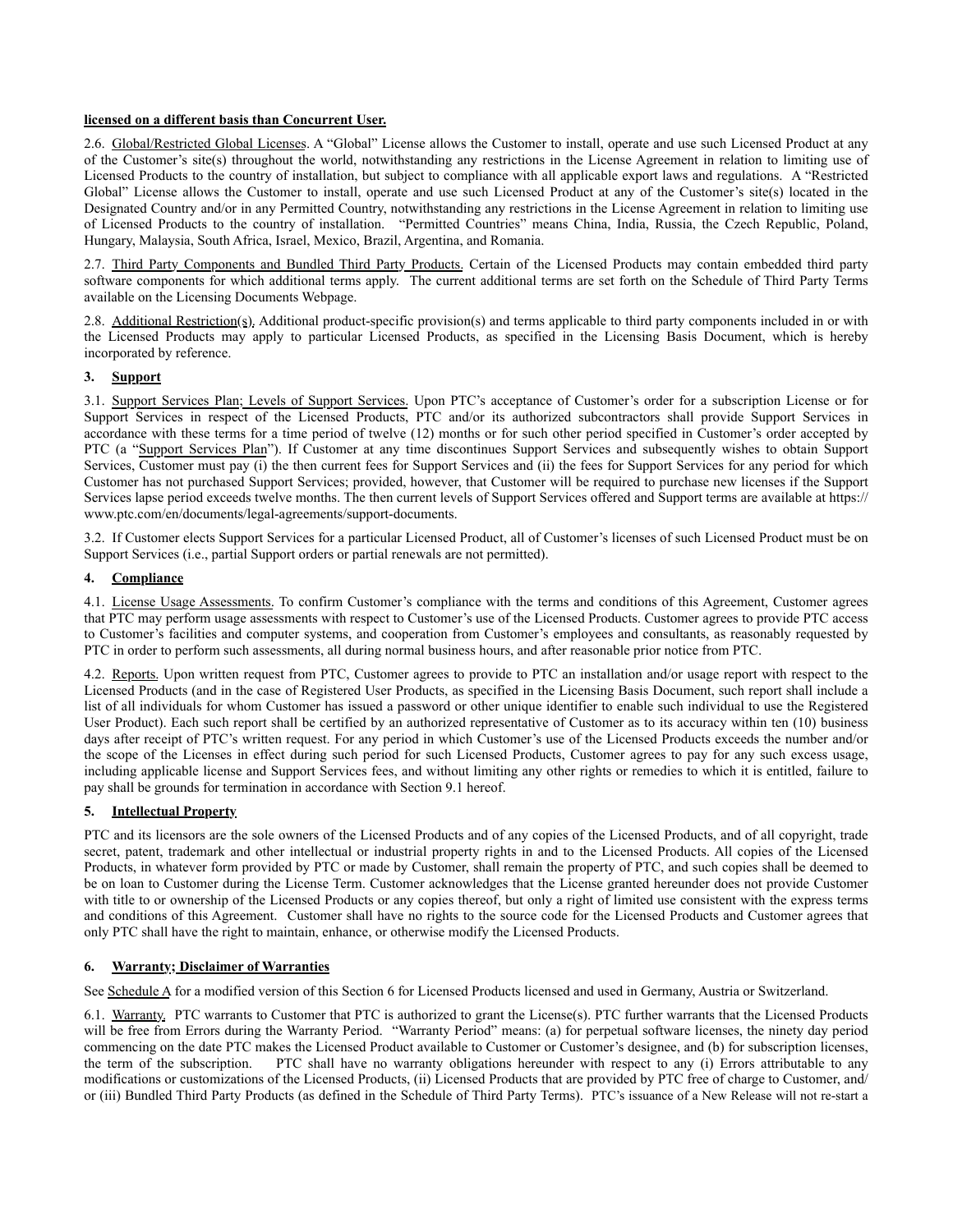Warranty Period that has expired.

6.2. Sole Remedy. PTC's and its licensors' entire liability and Customer's exclusive remedy for any breach by PTC of the warranty given in the second sentence of Section 6.1 above shall be, at PTC's sole discretion, either to (a) replace the Licensed Product(s) that contains the Error, or (b) use diligent efforts to repair the Error. PTC's obligations set forth in the preceding sentence shall apply only if notice of the Error is received by PTC within the Warranty Period and Customer supplies such additional information regarding the Error as PTC reasonably requests. If PTC does not replace the applicable Licensed Product(s) and/or does not repair the Error (either by providing a bug fix, a workaround or otherwise) within a reasonable time after PTC receives written notice of the Error and associated information from Customer, upon return of such Licensed Product(s) and any copies thereof, PTC will provide a refund of: the perpetual license fees paid by Customer for the Licensed Product(s) that contains the Error, and (ii) the prepaid subscription fees for the remainder of the subscription term for the Licensed Product(s) that contains the Error, in each case upon return of such Licensed Product(s) and any copies thereof.

6.3. No Additional Warranties. No third party, including any employee, partner, distributor (including any Reseller) or agent of PTC or any of its Resellers or sales agents is authorized to give any representations, warranties or covenants greater or different than those contained in this Agreement with respect to any Licensed Products or Support Services, except as specifically set forth in a written agreement signed on behalf of Customer by an authorized officer and on behalf of PTC by its legal counsel.

6.4. Disclaimer of Warranties. EXCEPT AS EXPRESSLY STATED IN THIS SECTION 6, PTC DISCLAIMS (AND CUSTOMER WAIVES) ALL WARRANTIES, WHETHER EXPRESS OR IMPLIED, WRITTEN OR ORAL, INCLUDING ANY WARRANTY OF MERCHANTABILITY, SATISFACTORY QUALITY, FITNESS FOR A PARTICULAR PURPOSE, NON-INFRINGEMENT, AND/OR ANY WARRANTY THAT CUSTOMER WILL ACHIEVE ANY PARTICULAR RETURN ON INVESTMENT. CUSTOMER IS SOLELY RESPONSIBLE FOR ANY RESULTS OBTAINED FROM USING THE LICENSED PRODUCTS, INCLUDING THE ADEQUACY OF INDEPENDENT TESTING OF RELIABILITY, SECURITY AND ACCURACY OF ANY ITEM DESIGNED USING LICENSED PRODUCTS. PTC DOES NOT WARRANT THAT THE OPERATION OR OTHER USE OF THE LICENSED PRODUCTS WILL BE UNINTERRUPTED OR ERROR FREE OR WILL NOT CAUSE DAMAGE OR DISRUPTION TO CUSTOMER'S DATA, COMPUTERS OR NETWORKS. WITHOUT LIMITING THE FOREGOING, PTC WILL HAVE NO LIABILITY ARISING FROM ANY SECURITY INCIDENT OR DATA LOSS THAT WOULD HAVE BEEN PREVENTED IF CUSTOMER HAD IMPLEMENTED A security solutions, devices or features (including "patches," fixes and updates) for the LICENSED PRODUCTS provided OR MADE AVAILABLE by PTC TO CUSTOMER.

# **7. Indemnification; Infringement**

7.1. PTC's Obligation to Indemnify Customer. PTC, at its own expense, will defend any action brought against Customer based on a claim that any Licensed Product infringes a United States, European Union or Japanese patent, copyright or trademark and, at its option, will settle any such action or will pay any final judgment awarded against Customer, provided that: (a) PTC shall be notified promptly in writing by Customer of any notice of any such claim; (b) PTC shall have the sole control of the defense of any action on such claim and all negotiations for its settlement or compromise and shall bear the costs of the same (save where one or more of the exclusions in Section 7.3 applies); and (c) Customer shall cooperate fully at PTC's expense with PTC in the defense, settlement or compromise of such claim. This Section states PTC's sole and exclusive liability, and Customer's sole remedy, for any and all claims relating to infringement of any intellectual property right.

7.2. PTC's Right to Act to Prevent a Claim. If a claim described in Section 7.1 hereof occurs or, in PTC's opinion, may occur, Customer shall permit PTC, at PTC's option and expense to: (a) procure for Customer the right to continue using the Licensed Product; (b) modify the Licensed Product so that it becomes non-infringing without materially impairing its functionality; or (c) terminate the applicable Licenses, accept return of the applicable Licensed Products and grant Customer a credit thereon. For Licenses purchased with a perpetual License Term, such credit shall be equal to the license fees paid by Customer for such Licensed Product depreciated on a straight-line, five year basis. For Licenses purchased on a term license or subscription basis, such credit shall be equal to the prepaid license or subscription fees for the remainder of the License Term.

7.3. Exclusions from PTC's Obligation to Indemnify Customer. PTC shall have no liability to Customer under Section 7.1 hereof or otherwise to the extent that any infringement or claim thereof is based upon: (a) use of the Licensed Product in combination with equipment or software not supplied hereunder where the Licensed Product itself would not be infringing; (b) use of other than a current release of the Licensed Product(s) provided to Customer; or (c) modification of the Licensed Product by anyone other than PTC or its employees or agents.

# **8. Limitation of Liability**

See Schedule A for a modified version of this Section 8 for Licensed Products licensed and used in Germany, Austria or Switzerland.

8.1. The warranty and indemnification provisions of Sections 6 and 7 hereof state the entire liability of PTC, its subsidiaries and affiliates, and each of their respective directors, officers, employees or agents, with respect to the Licensed Products and Support Services, including (without limitation) any liability for breach of warranty, or for infringement or alleged infringement of patent, copyrights, trademarks, trade secrets and other intellectual or proprietary rights by the Licensed Products, or their use.

8.2. EXCEPT FOR PTC'S INDEMNIFICATION OBLIGATIONS IDENTIFIED IN SECTION 7.1 ABOVE AND EXCEPT FOR CLAIMS FOR DEATH OR PERSONAL INJURY, THE MAXIMUM LIABILITY OF PTC AND ITS AFFILIATES, RESELLERS, DISTRIBUTORS AND LICENSORS ARISING OUT OF, OR RELATING TO, THE CREATION, LICENSE, FUNCTIONING, USE OR SUPPLY OF THE LICENSED PRODUCTS OR THE PROVISION OF SUPPORT SERVICES OR OTHERWISE RELATING TO THIS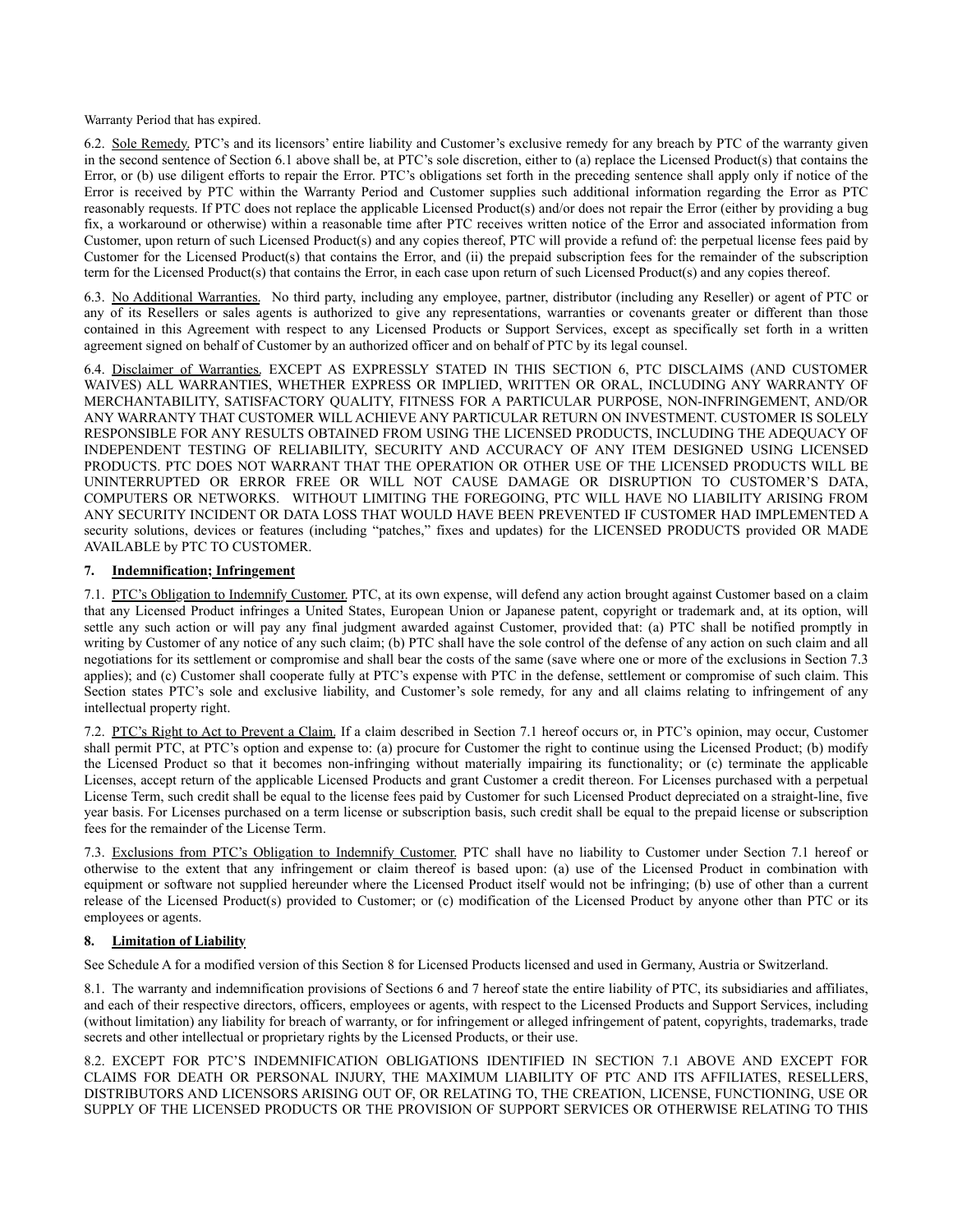AGREEMENT, WHETHER BASED UPON WARRANTY, CONTRACT, TORT, OR OTHERWISE, SHALL NOT, (I) FOR LICENSES PURCHASED ON A PERPETUAL BASIS, EXCEED THE FEES PAID BY CUSTOMER FOR THE LICENSED PRODUCTS OR SUPPORT SERVICES THAT GAVE RISE TO THE CLAIM, AND (II) FOR LICENSES PURCHASED ON A TERM OR SUBSCRIPTION BASIS, EXCEED THE FEES PAID BY CUSTOMER IN THE TWELVE MONTH PERIOD IMMEDIATELY PRECEDING THE EVENT GIVING RISE TO DAMAGES FOR THE LICENSED PRODUCTS OR SUPPORT SERVICES THAT GAVE RISE TO THE CLAIM.

8.3. IN NO EVENT SHALL PTC AND ITS AFFILIATES, RESELLERS, DISTRIBUTORS AND LICENSORS OR ANY OF THEIR RESPECTIVE DIRECTORS, OFFICERS, EMPLOYEES OR AGENTS BE LIABLE FOR: (A) ANY LOSS OF PROFIT, LOSS OF USE DAMAGES, LOSS OF GOODWILL, LOSS OF BUSINESS OPPORTUNITY, LOSS OF SALES, LOSS OF REPUTATION OR LOSS OF ANTICIPATED SAVINGS; (B) ANY LOSS OR INACCURACY OF DATA OR BUSINESS INFORMATION OR FAILURE OR INADEQUACY OF ANY SECURITY SYSTEM OR FEATURE; AND (C) SPECIAL, INCIDENTAL, INDIRECT, PUNITIVE OR CONSEQUENTIAL LOSS OR DAMAGE HOWSOEVER CAUSED; IN EACH CASE EVEN IF PTC HAS BEEN ADVISED OF THE POSSIBILITY OF SUCH DAMAGES.

8.4. Nothing in this Section 8 will excuse or limit Customer's obligation to pay the applicable fee(s) for all authorized or unauthorized use of the Licensed Products**.**

8.5. Customer agrees not to bring any suit or action against PTC, and/or its subsidiaries and affiliates, PTC's licensors and/or any of their respective directors, officers, employees or agents for any reason whatsoever more than one year after the cause of action arises.

# **9. Term and Termination of Licenses or Support Services**

9.1. Events Causing Termination. This Agreement and all Licenses and the provision of Support Services will terminate thirty (30) days after written notice from PTC specifying a breach of this Agreement, including failure to make any payment due to either PTC or a Reseller in connection with the Licensed Products in a timely manner, if that breach is not, within that thirty (30) day period, remedied to PTC's reasonable satisfaction.

9.2. Effects of Expiration or Termination. Upon expiration of a given License Term and/or any expiration or termination of this Agreement, Customer shall promptly pay all sums owed by Customer, return to PTC the original copies of all Licensed Products for which the License Term has expired or has been terminated, destroy and/or delete all copies and backup copies thereof from Customer's computer libraries, storage facilities and/or hosting facilities.

9.3. Survival. Sections 1.2, and 3 through 10 shall survive expiration or termination of this Agreement.

# **10. General**

10.1. Governing Law and Jurisdiction. Unless otherwise stated in Schedule A, all disputes arising under, out of, or in any way connected with this Agreement shall be governed by and construed in accordance with the laws of the Commonwealth of Massachusetts without reference to conflict of laws principles (and specifically excluding the Uniform Computer Information Transactions Act). The parties hereby expressly disclaim the application of the U.N. Convention for the International Sale of Goods. All disputes arising under, out of, or in any way connected with this Agreement shall be litigated exclusively in the state or federal courts situated in the Commonwealth of Massachusetts, and in no other court or jurisdiction. Notwithstanding the foregoing or anything to the contrary, PTC shall have the right to bring a claim in any court of competent jurisdiction to enforce any intellectual property rights and/or protect any confidential information. Customer stipulates that the state and federal courts situated in the Commonwealth of Massachusetts shall have personal jurisdiction over its person, and Customer hereby irrevocably (i) submits to the personal jurisdiction of said courts and (ii) consents to the service of process, pleadings, and notices in connection with any and all actions initiated in said courts. The parties agree that a final judgment in any such action or proceeding shall be conclusive and binding and may be enforced in any other jurisdiction. Each party waives its right to trial by jury in connection with any dispute arising out of this Agreement.

10.2. Notices. Any notice or communication required or permitted under this Agreement shall be in writing. Any notice provided under this section shall be deemed to have been received: (a) if given by mail, five (5) business days after posting; (b) if given by express courier service, the second business day following dispatch; or (c) if given by fax, upon receipt thereof by the recipient's fax machine.

10.3. Assignment, Waiver, Modification. Customer may not assign, transfer, delegate or sublicense any of Customer's rights or obligations hereunder (including without limitation by operation of law or by sale of Customer assets, whether directly or by merger, and a change in control of Customer shall be deemed to be an "assignment" for purposes of the foregoing) without PTC's prior written consent, and any such attempted delegation, assignment, transfer or sublicense shall be void and a breach of this Agreement. No waiver, consent, modification, amendment or change of the terms of this Agreement shall be binding unless in writing and signed by PTC and Customer. PTC reserves the right to charge a transfer fee for any proposed assignment, transfer or sublicense of this Agreement or any Licenses purchased hereunder.

# 10.4. Compliance with Laws.

- (i) Each party shall be responsible for its own compliance with applicable laws, regulations and other legal requirements relating to the conduct of its business and this Agreement. Further, Customer represents and warrants that it will use the Licensed Products, as well as related technology and services, in full compliance with applicable laws and regulations.
- (ii) Customer hereby warrants and represents that neither Customer nor any of Customer's directors, officers or affiliates are listed on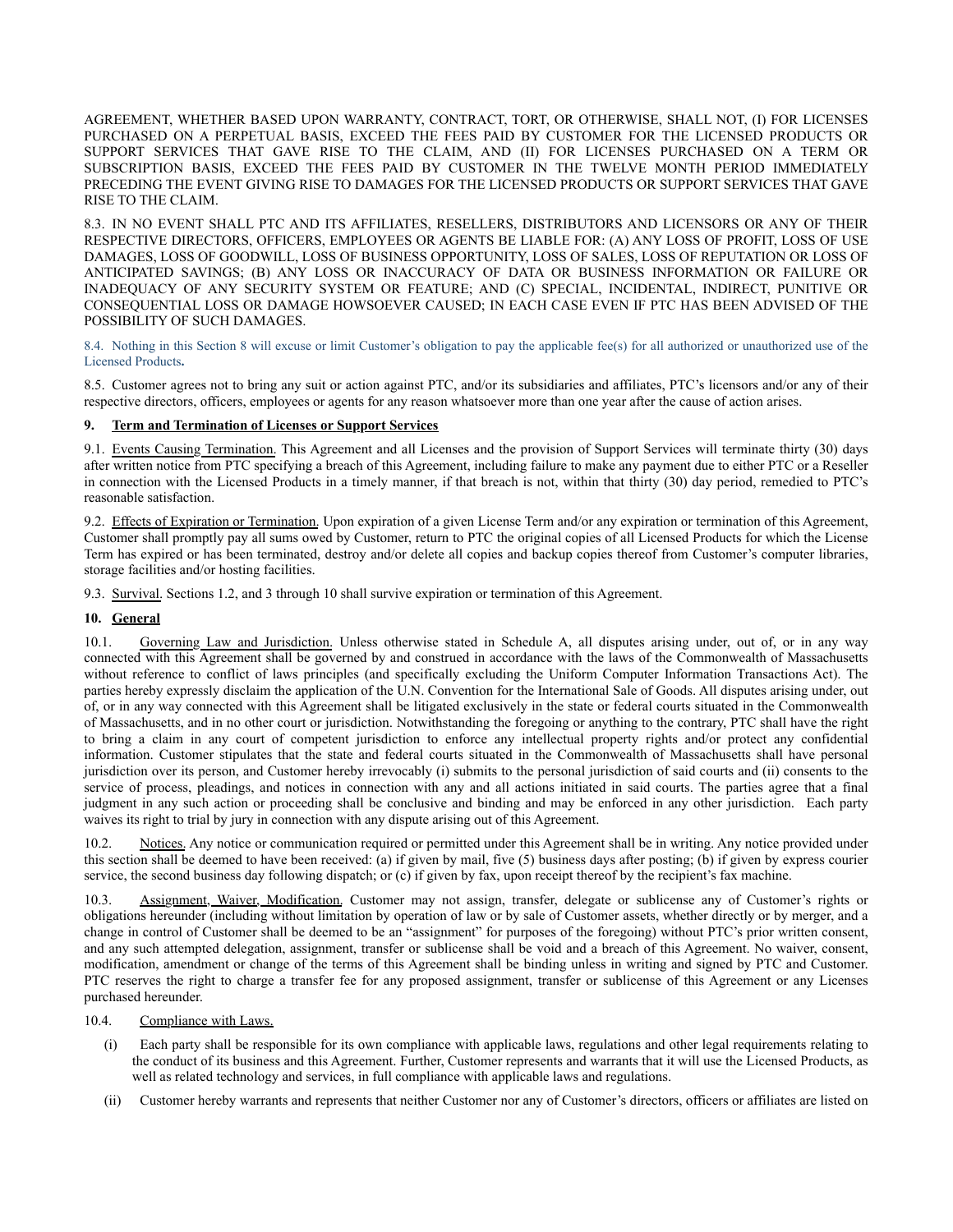the U.S. Commerce Department's Denied Persons List, Entity List, or Unverified List, the U.S. State Department's Nonproliferation Sanctions List, the U.S. Treasury Department's List of Specially Designated Nationals and Blocked Persons or the Sectoral Sanctions Identifications (SSI) List (collectively, the "Restricted Party Lists"). Customer acknowledges and agrees that the Licensed Products and related technical data and services are subject to the export control laws and regulations of the United States and any country in which the Licensed Products or related technical data or services are developed, received, downloaded, used, or performed. Further, Customer understands and acknowledges that the release of software or technology to a non-U.S. person within the United States or elsewhere abroad is deemed to be an export to the non-U.S. person's home country or countries, and that the transfer of the Licensed Products or related technology to Customer's employees, affiliates, or any third party, may require a license from the United States Government and possibly other applicable authorities. Customer shall be solely responsible for determining whether Customer's use or transfer of the Licensed Products or related technology or services requires an export license or approval from U.S. or other authorities, and for securing all required authorizations.

10.5. Severability. The unenforceability or invalidity of any provision shall not affect the validity of the remaining provisions, and such provisions determined to be invalid shall be deemed severed from this Agreement and replaced with terms which as closely as possible approximate the intent of such invalid provisions.

10.6. Entire Agreement. This Agreement is the complete and exclusive statement of the contract between PTC and Customer with respect to the subject matter hereof. No waiver, consent, modification, amendment or change of this Agreement shall be binding unless in writing and signed or otherwise expressly acknowledged by PTC and Customer.

10.7. Third Party Beneficiaries. It is agreed by the parties to this Agreement that PTC's third party licensors are intended beneficiaries of this Agreement and have the right to rely upon and directly enforce its terms with respect to the products of such licensors.

10.8. Processing Personal Data: All personal data received, or collected by PTC in connection with the performance of its obligations will be processed in accordance with the Data Processing Terms and Conditions and PTC's privacy policy, both of which are available at https://www.ptc.com/en/documents/policies. Customer acknowledges that, PTC is part of a global company with global operations, and that personal data may be processed outside Customer's country. All such transfers of personal data shall be in accordance with applicable data privacy laws. Customer certifies that it has obtained any personal data provided to PTC in accordance with applicable data protection laws.

10.9. Marketing. Customer agrees that while this Agreement is in effect, PTC shall be authorized to identify Customer as a customer/ end-user of PTC software and services (as applicable) in public relations and marketing materials.

10.10. Government Licensees. If Customer is a United States Governmental entity, Customer agrees that the Licensed Products are "commercial computer software" under the applicable federal acquisition regulations and are provided with the commercial license rights and restrictions described elsewhere herein. If Customer is acquiring the Licensed Product(s) under a United States government contract, Customer agrees that Customer will include all necessary and applicable restricted rights legends on the Licensed Products to protect PTC's proprietary rights under the FAR or other similar regulations of other federal agencies. Customer agrees to always include such legends whenever the Licensed Products are, or are deemed to be, a deliverable under a government contract.

# **Schedule A – Purchases from PTC Affiliates**

If the Customer has obtained a License to any Licensed Products in one of the following countries, the entity granting the License is specified below and, notwithstanding Section 10.1 of this Agreement, the governing law and jurisdiction shall be as set forth below.

| <b>Customer Country of Purchase</b> | <b>PTC Affiliate Contracting Entity</b>                 | Governing Law/<br><b>Jurisdiction for Disputes</b> |
|-------------------------------------|---------------------------------------------------------|----------------------------------------------------|
| Belgium, Netherlands,               | Parametric Technology Nederland B.V.                    | The Netherlands                                    |
| Luxembourg                          | Beta Technology & Business Accelerator, Unit K110, High |                                                    |
|                                     | Tech Campus 9, Eindhoven,                               |                                                    |
|                                     | Netherlands 5656 AE                                     |                                                    |
| Austria, Germany                    | Parametric Technology GmbH                              | German Law*, Landgericht                           |
|                                     | Edisonstrasse 8, Unterschleissheim 85716, Germany       | München I, Germany                                 |
| France                              | Parametric Technology S.A.                              | France                                             |
|                                     | Immeuble l'Emeraude, 1 rue du Petit Clamart,            |                                                    |
|                                     | 78941 Velizy Villacoublay Cedex,                        |                                                    |
|                                     | France                                                  |                                                    |
| Ireland                             | PTC (SSI) Designated Activity Company                   | Republic of Ireland                                |
|                                     | The Herbert Building / The Park, Ground Floor West,     |                                                    |
|                                     | Carrickmines, Dublin 18, Ireland                        |                                                    |
| Italy                               | Parametric Technology Italia S.r.l.                     | Italy                                              |
|                                     | Centro Direzionale Colleoni, Palazzo Sirio 3, Via le    |                                                    |
|                                     | Colleoni 11, 20041 Agrate Brianza, Italy                |                                                    |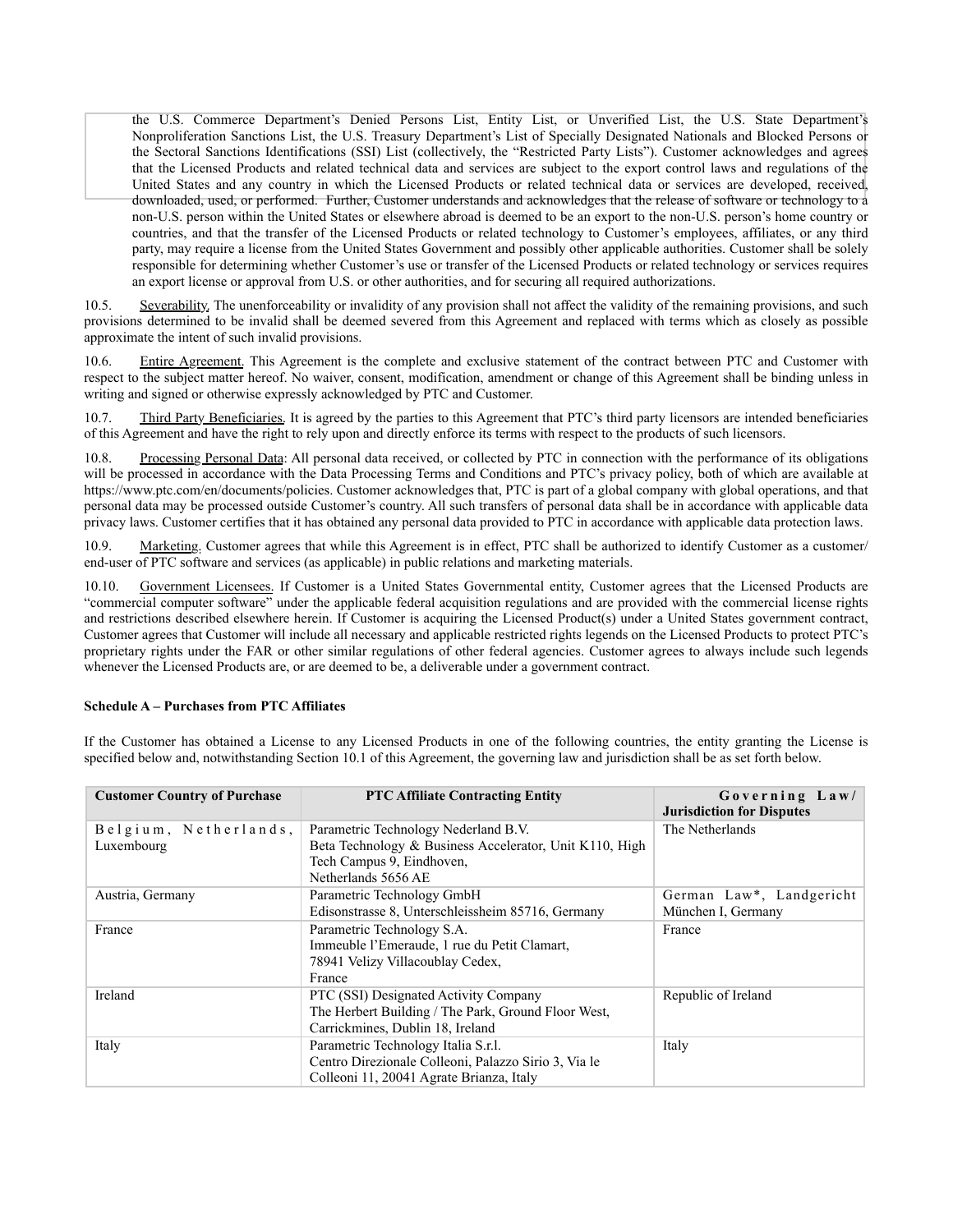| Spain, Portugal                                                                                                                       | Parametric Technology España, S.A.<br>Gran Via de les Corts, Catalanes, 130-136, Planta 7°,<br>Barcelona 08038, Spain             | Spain                                                                                                                                                                                                                                     |
|---------------------------------------------------------------------------------------------------------------------------------------|-----------------------------------------------------------------------------------------------------------------------------------|-------------------------------------------------------------------------------------------------------------------------------------------------------------------------------------------------------------------------------------------|
| Switzerland                                                                                                                           | Parametric Technology (Schweiz) AG<br>Badenerstrasse 15, Zürich 8004, Switzerland                                                 | German Law*, Landgericht<br>München I, Germany                                                                                                                                                                                            |
| United Kingdom                                                                                                                        | Parametric Technology (UK) Limited<br>Abbey House, 282 Farnborough Road, Faranborough,<br>GU14 7NA, UK                            | <b>United Kingdom</b>                                                                                                                                                                                                                     |
| Remaining countries of the<br>European Union                                                                                          | PTC (SSI) Designated Activity Company<br>The Herbert Building / The Park, Ground Floor West,<br>Carrickmines, Dublin 18, Ireland  | Republic of Ireland                                                                                                                                                                                                                       |
| Turkey, Kosovo, Serbia,<br>Macedonia, Montenegro, Croatia,<br>Bosnia and Herzegovina, Romania<br>and Albania                          | PTC (SSI) Designated Activity Company<br>The Herbert Building / The Park, Ground Floor West,<br>Carrickmines, Dublin 18, Ireland  | Republic of Ireland                                                                                                                                                                                                                       |
| The Russian Federation                                                                                                                | PTC International LLC<br>Rusakovaskaya Street 13, Moscow,<br>Russia 107140                                                        | Russian Law / International<br>Commercial Arbitration Court at<br>the Chamber of Commerce and<br>Industry of the Russian<br>Federation in Moscow                                                                                          |
| Belarus, Moldova, Ukraine,<br>Armenia, Georgia, Azerbaijan,<br>Kazakhstan, Kyrgyzstan,<br>Tajikistan, Turkmenistan, and<br>Uzbekistan | PTC (SSI) Designated Activity Company<br>The Herbert Building / The Park, Ground Floor West,<br>Carrickmines, Dublin 18, Ireland  | Republic of Ireland                                                                                                                                                                                                                       |
| Norway, Sweden, and Denmark,<br>Finland, Iceland, and the Faeroe<br>Islands                                                           | PTC Sweden AB<br>Johan På Gårdas gata 5A<br>Gothenburg, Sweden 41250                                                              | Sweden                                                                                                                                                                                                                                    |
| Middle East (excluding Israel),<br>Pakistan                                                                                           | PTC (SSI) Designated Activity Company<br>The Herbert Building / The Park, Ground Floor West,<br>Carrickmines, Dublin 18, Ireland  | Republic of Ireland                                                                                                                                                                                                                       |
| Africa                                                                                                                                | PTC (SSI) Designated Activity Company<br>The Herbert Building / The Park, Ground Floor West,<br>Carrickmines, Dublin 18, Ireland  | Republic of Ireland                                                                                                                                                                                                                       |
| Israel                                                                                                                                | PTC Inc.<br>140 Kendrick Street, Needham MA 02494 USA                                                                             | Commonwealth of Massachusetts,<br><b>United States</b>                                                                                                                                                                                    |
| Japan                                                                                                                                 | PTC Japan K.K.<br>8-1, Nishi-Shinjuku, 6-chome, Shinjuku-ku, Tokyo, Japan                                                         | Japan / Tokyo District Court                                                                                                                                                                                                              |
| China                                                                                                                                 | Parametric Technology (Shanghai) Software Co., Ltd.<br>Unit 008, Floor 8, 888 Wanhangdu Road, Jingan District,<br>Shanghai, China | The People's Republicof China/<br>Court of Pudong, Shanghai<br>The prevailing party is of no<br>obligation to bear any litigation<br>costs and expenses, attorney fees,<br>expert witness fees or other<br>charges with relation thereto. |
| Taiwan                                                                                                                                | Parametric Technology Taiwan Limited<br>15/F Hsin Kee Building, 460-466 Hsin Yi Road, Sec. 4,<br>Taipei, Taiwan 110               | Taiwan / Courts of Taipei, Taiwan                                                                                                                                                                                                         |
| India                                                                                                                                 | Parametric Technology (India) Private Limited<br>Level 06, Nitesh Timesquare, M.G. Road<br>Bangalore - 560001, India              | India                                                                                                                                                                                                                                     |
| Korea                                                                                                                                 | Parametric Korea Co. Ltd.<br>(Samseong-dong) 17 Floor, 521, Teheran-ro, Gangnam-gu,<br>Seoul                                      | Republic of Korea/Courts of<br>Seoul                                                                                                                                                                                                      |
| Other Asia Pacific Countries<br>including Australia and New<br>Zealand, but excluding China,<br>Japan and Taiwan)                     | Contracting Party - PTC Inc.<br>Invoices issued by - Parametric Technology (Hong Kong)<br>Limited                                 | Special Administrative Region of<br>Hong Kong / Hong Kong<br><b>International Arbitration Centre</b>                                                                                                                                      |
| Canada                                                                                                                                | PTC (Canada) Inc.<br>3333 Cote Vertu, Suite 620, St. Laurent, Quebec H4R 2N1                                                      | Ontario                                                                                                                                                                                                                                   |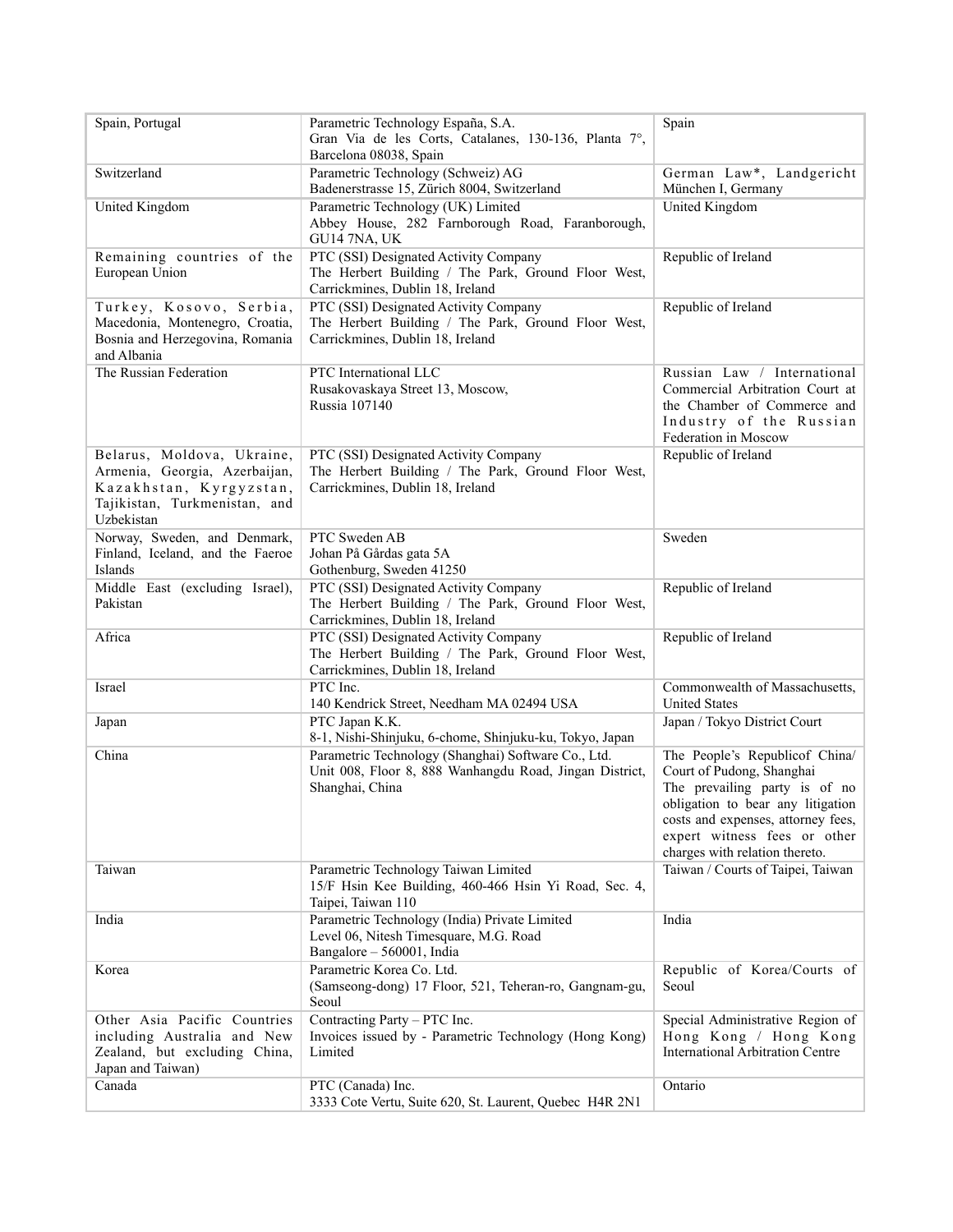| Brasil (Brazil) | Parametric Technology Brasil Ltda.<br>Rua Samuel Morse, 120, 3rd Floor, Sao Paulo, Brazil<br>04576-060                                          | <b>Brasil</b>        |
|-----------------|-------------------------------------------------------------------------------------------------------------------------------------------------|----------------------|
| listed above    | USA or any other country not PTC Inc., or such other affiliate of PTC as PTC directs at Commonwealth of Massachusetts,<br>the time of the order | <b>United States</b> |

#### **\* Specific Provisions for Austria, Germany and Switzerland:**

For Licensed Products licensed and used in Austria, Germany or Switzerland, the following provisions shall apply. The following provisions shall have no applicability to any Licensed Products or Services purchased outside of Austria, Germany or Switzerland. References to sections below are references to the applicable sections in the body of the Agreement.

- Section 2.3 (iv) above shall not apply to the extent that (i) the processes Customer undertakes are required to achieve information necessary to achieve interoperability of an independently created computer program with other software programs, (ii) the further requirements of Section 69e of the German Copyright Act are fulfilled and (iii) PTC, upon Customer's written request, has not made available the information required for this within a reasonable period.
- Sections 6.1 (Warranty), 6.2 (Sole Remedy), 6.3 (No Additional Warranties) and 6.4 (Disclaimer of Warranties) are hereby replaced by the following provisions:

# 6. Warranty; Disclaimer of Warranties

Sections 6.1 to 6.6 apply to warranty claims with regard to perpetual licenses; for warranty claims with regard to subscription licenses Section 6.7 applies.

6.1 Warranty Period, Restarts and Investigation Duty. The limitation period for warranty claims shall be twelve (12) months from delivery. Any replacement of the Licensed Product(s) and/or repair of Errors will not restart the warranty period. The prerequisite for the Customer's warranty claims (Mängelansprüche) is that: (i) the Customer inspects the Licensed Products according to Section 377 German Commercial Code, (ii) the defect is an Error as defined in this Agreement, (iii) the Error already existed at the time of delivery and (iv) the Customer effects a proper notification of the Error. Customer shall provide notifications of Errors to PTC in writing and Customer shall provide specific details of the Error as deemed reasonable under the specific circumstances. Customer shall notify PTC of obvious Errors in writing within one week of delivery and of latent Errors within one week of discovery of such Error. The periods specified are preclusion periods.

6.2 Remedies. In the event of an Error, PTC in its sole discretion may: (a) replace the Licensed Product(s) or (b) repair the Error, provided that notice of the Error is received by PTC within the periods set forth in Section 6.1 and Customer provides such additional information regarding the Error as PTC may reasonably request. If the repair (either by providing a bug fix, a workaround or otherwise) or replacement is not successful (after at least two repair attempts for the same Error by PTC within a reasonable period of time), Customer shall be entitled, at Customer's choice, to either: (i) rescission of the affected order so that PTC provides a refund of the license fees paid by Customer for the applicable Licensed Product(s) containing the Error upon return of such Licensed Product(s) and any copies made thereof or (ii) a reasonable reduction in the purchase price. Replacements or repairs shall be made without acknowledgement of a legal obligation and shall not suspend the limitation period for warranty claims related to the Licensed Products.

6.3 Warranty Exceptions. PTC shall have no warranty obligations hereunder with respect to any (i) New Releases, (ii) Errors attributable to any modifications or customizations of the Licensed Products, (iii) Licensed Products that are provided by PTC free of charge to Customer, and/or (iv) Bundled Third Party Products (as defined in the Schedule of Third Party Terms).

6.4 No Additional Warranties. No employee, partner, distributor (including any Reseller) or agent of PTC or any of its resellers or sales agents is authorized to give representations, warranties or covenants greater or different than those contained in this Agreement, except as specifically set forth in a written agreement signed on behalf of Customer by an authorized officer and on behalf of PTC by its legal counsel or Corporate Controller. Apart from claims for damages based on Errors that are subject to the limitation of liability as set forth in Section 8, the obligations provided for in this Section 6.1 to 6.6 shall be PTC's exclusive liability in case of warranty claims.

6.5 Customer Responsibility. The Licensed Products are intended to be used by trained professionals and are not a substitute for the exercise by Customer of professional judgement, testing, safety and utility in their use. Customer is solely responsible for any results which were obtained by using the Licensed Products, including the adequacy of independent testing of reliability and accuracy of any item designed using Licensed Products.

6.6 Qualities (Beschaffenheit), Guarantees. Qualities of the Licensed Products stated in publications of PTC or its sales representatives, in particular in advertising, in drawings, brochures or other documents, including presentations in the Internet, or on packaging and labeling of the Licensed Products, or which fall under trade usages, shall only be deemed to be covered by the contractual quality of the Licensed Products if such qualities are expressly contained in an offer or an order confirmation in writing. Guarantees, in particular guarantees as to quality, shall be binding on PTC only to the extent to which they (i) are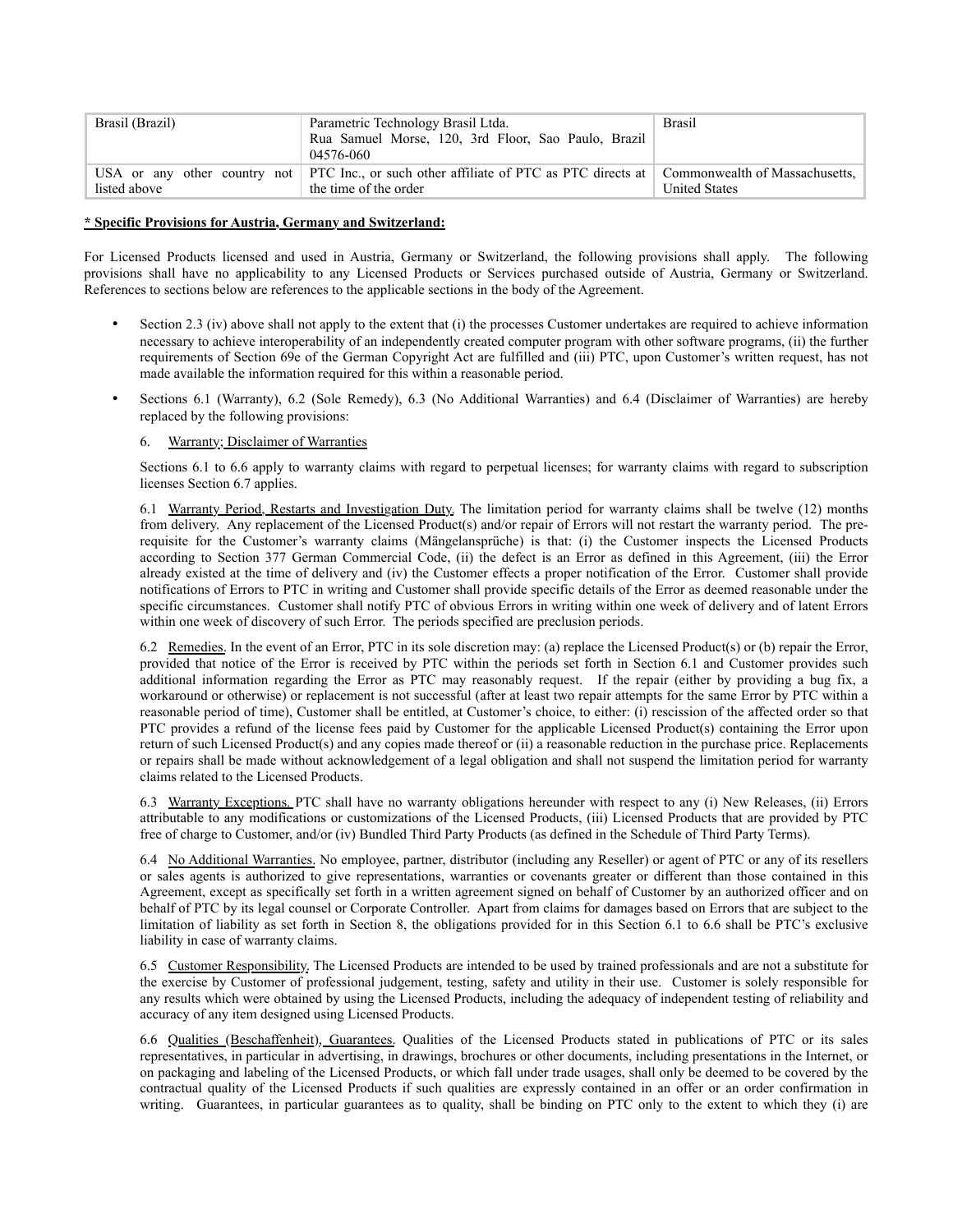contained in an offer or an order confirmation in writing, (ii) are expressly designated as "guarantee" or "guarantee as to condition" (Beschaffenheitsgarantie), and (iii) expressly stipulate the obligations for PTC resulting from such guarantee.

#### 6.7. Warranty claims with regard to subscription licenses

6.7.1 PTC will provide and maintain the subscription licenses in a suitable condition for the contractual use ("fitness for contractual use"). The maintenance of the subscription licenses' fitness for contractual use will be provided by way of Support Services in accordance with the terms and conditions for Support Services as set out under [http://support.ptc.com/support/](http://support.ptc.com/support/services/support-policies/) [services/support-policies/,](http://support.ptc.com/support/services/support-policies/) such Support Services being included with the purchase of subscription licenses without additional fee. The obligation to maintain the Licensed Products does not include adjustments to changes in operating conditions or the IT environment, in particular to changes in hardware or operating systems or to new file formats.

6.7.2 In the event of an Error as defined in Schedule B affecting a Licensed Product's fitness for contractual use, PTC at its sole discretion may (a) replace the Licensed Product(s) that contains the Error or (b) repair the Error, provided that the notice of the Error is received by PTC promptly after discovery of such Error by Customer and Customer provides such additional information regarding the Error as PTC reasonably requests. If the repair (either by providing a bug fix, a workaround or otherwise) or replacement fails finally (after at least two attempts for the same Error from the side of PTC within reasonable periods of time), Customer shall be entitled, at Customer's choice, to (a) a termination of the Licensed Product(s) containing the Error so that PTC provides a refund of the prepaid subscription fees for the remainder of the subscription term for the Licensed Product(s) containing the Error upon return of such Licensed Product(s) and any copies made thereof or (b) a reasonable reduction in the subscription fee of the respective Licensed Product(s). Replacements or repairs shall be made without acknowledgement of a legal obligation and shall not suspend the limitation period for warranty claims related to the Licensed Products.

6.7.3 PTC's liability for damages without fault (verschuldensunabhängige Haftung) for defects that existed upon PTC's acceptance of an order is excluded.

6.7.4 The Customer's right to terminate for deprivation of use in accordance with section 543 para. (2) sentence 1 no. 1 BGB (German Civil Code) shall be excluded, unless the repair or replacement is deemed to have finally failed.

6.7.5 The provisions set out in in Sections 6.3, 6.4 sentence 1, 6.5 and 6.6 apply.

6.7.6 Apart from claims for damages based on Errors that are subject to the limitation of liability as set forth in Section 8, the obligations provided for in this Section 6.7 shall be PTC's exclusive liability in case of warranty claims.

Section 8 is hereby replaced by the following provisions:

#### 8. Limitation of Liability

8.1 Liability Categories. PTC shall be liable for damages, regardless of the legal grounds, only if: (i) PTC breaches a material contractual obligation (cardinal obligation) culpably (i.e., at least negligently), or (ii) the damage has been caused by gross negligence or wilfull intent on the part of PTC or (iii) PTC has assumed a guarantee.

8.2 Predictability. PTC's liability shall be limited to the typical, foreseeable damage: (i) if PTC breaches material contractual obligations (cardinal obligations) with slight negligence, or (ii) if employees or agents of PTC who are not officers or executive staff have breached other obligations by gross negligence, or (iii) if PTC has assumed a guarantee, unless such guarantee is expressly designated as guarantee as to condition (Beschaffenheitsgarantie).

8.3 Maximum Amount. In the cases of Section 8.2 (i) and (ii), PTC's liability shall be limited to a maximum amount of EURO 1,000,000 or, in case of purely financial losses, to a maximum amount of EURO 100,000.

8.4 Indirect Damages. In the cases of Section 8.2, PTC shall not be liable for indirect damages, consequential damages or loss of profit.

8.5 Liability Period. Customer's claims for damages against PTC and/or PTC's affiliates, regardless of the legal grounds, shall expire at the latest one year from the time the Customer gains knowledge of the damage or, irrespective of this knowledge, at the latest two years after the damaging event. For claims based on Errors of the Licensed Product(s), the warranty limitation period pursuant to Section 6.1 shall apply.

8.6 Mandatory Liability. PTC's liability pursuant to the German Product Liability Act (Produkthaftungsgesetz), for injury of life, body and health, for fraudulent concealment of a defect or for the assumption of a guarantee as to condition (Beschaffenheitsgarantie) remains unaffected.

8.7 Employees. Sections 8.1 to 8.6 shall also apply in the case of any claims for damages of Customer against employees or agents of PTC and/or PTC's affiliates.

8.8 Contributory Negligence. In the event of a guarantee or liability claim against PTC any contributory fault of Customer must be taken into account accordingly, particularly in the event of inadequate fault notification or inadequate data securing. It